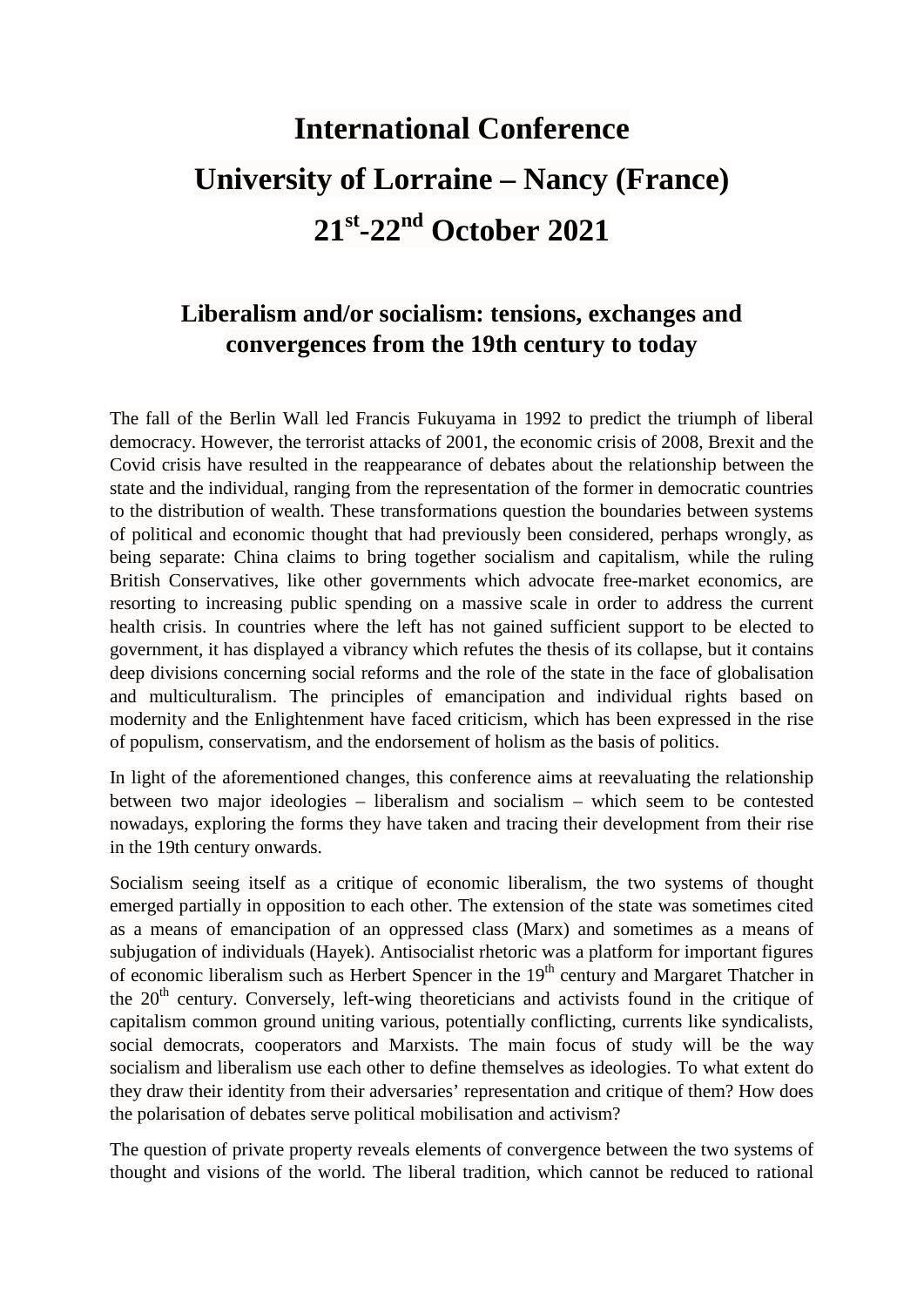individualism, was able to incorporate into its project the concepts of common good and community, particularly in a moral dimension (Rosenblatt) and, at the turn of the twentieth century, the principle of collectivism exerted an influence over the New Liberalism, just as the latter contributed to the development of reformist socialism (Jackson, Clarke, Freeden). On the left, figures such as Anthony Crosland or Tony Blair laid claim to ethical socialism, a current represented earlier by Robert Owen, the Christian socialists and R.H. Tawney, which judged that the egalitarian ideal was to a certain extent compatible with the two pillars of liberalism – the market economy and democracy.

Consequently, can representations and assumptions which are common to liberalism and socialism be identified, and how do values and political principles (democracy, equality, social justice) borrowed by one ideology from the other allow the ideologies to be (re)defined? Close attention will be paid to thinkers and theoreticians who, either by their trajectories (J.S. Mill, D.G. Ritchie) or in their system of thought (N. Geras), have laid claim to both ideologies. To what extent does their thinking result from political, economic and social contingencies or from specificities belonging to one system or the other?

Through these points of convergence or divergence, the conference will be an opportunity to question the meanings of political concepts and language in their context and will seek to identify the evolutions as well as the durability and / or the disappearance of these ideologies. Can socialism be rethought along the lines suggested by Axel Honneth and by the adoption of the principle of liberal democracy? Or are the class struggle and opposition to capitalism the very essence of this movement? Must Mark Bevir be followed when he states that, "ideologies are not mutually exclusive, reified entities. They are overlapping traditions with ill-defined boundaries" (Bevir, 86)? Is it possible to agree with Michael Freeden that the concept of a "post-ideological era" serves to promote in itself a system of thought which prefers to remain hidden (Freeden, 2005, 255)? The rootedness of the two currents in modernity can also be examined. On some occasions, they have privileged the individual and on others the group, both defending a universal emancipatory project in history. Does the appearance of what Marx predicted as "an association in which the free development of each is the condition for the free development of all" find a paradoxical echo in the project developed by R. Nozick to promote a minimal state in order to achieve a libertarian utopia of cooperation?

We will welcome papers that address the interactions between socialism and liberalism in the English-speaking world (Ireland, the United Kingdom, the United States,…) , in the fields of intellectual history, the history of political and economic thought, economic and political history. The aim of this interdisciplinary conference will be to explore the overlapping of these ideologies and systems of thought, the implementation of policies drawing on them and the work of intellectuals and activists who have contributed to the shaping and evolution of these traditions.

### **Papers may discuss, but are not limited to:**

- Transfers of concepts and the blurring of systems: new liberalism, liberal socialism,

libertarian socialism and market socialism in theory and practice

- Interpretations and reappropriations of liberal thinkers by socialists, of socialist thinkers by liberals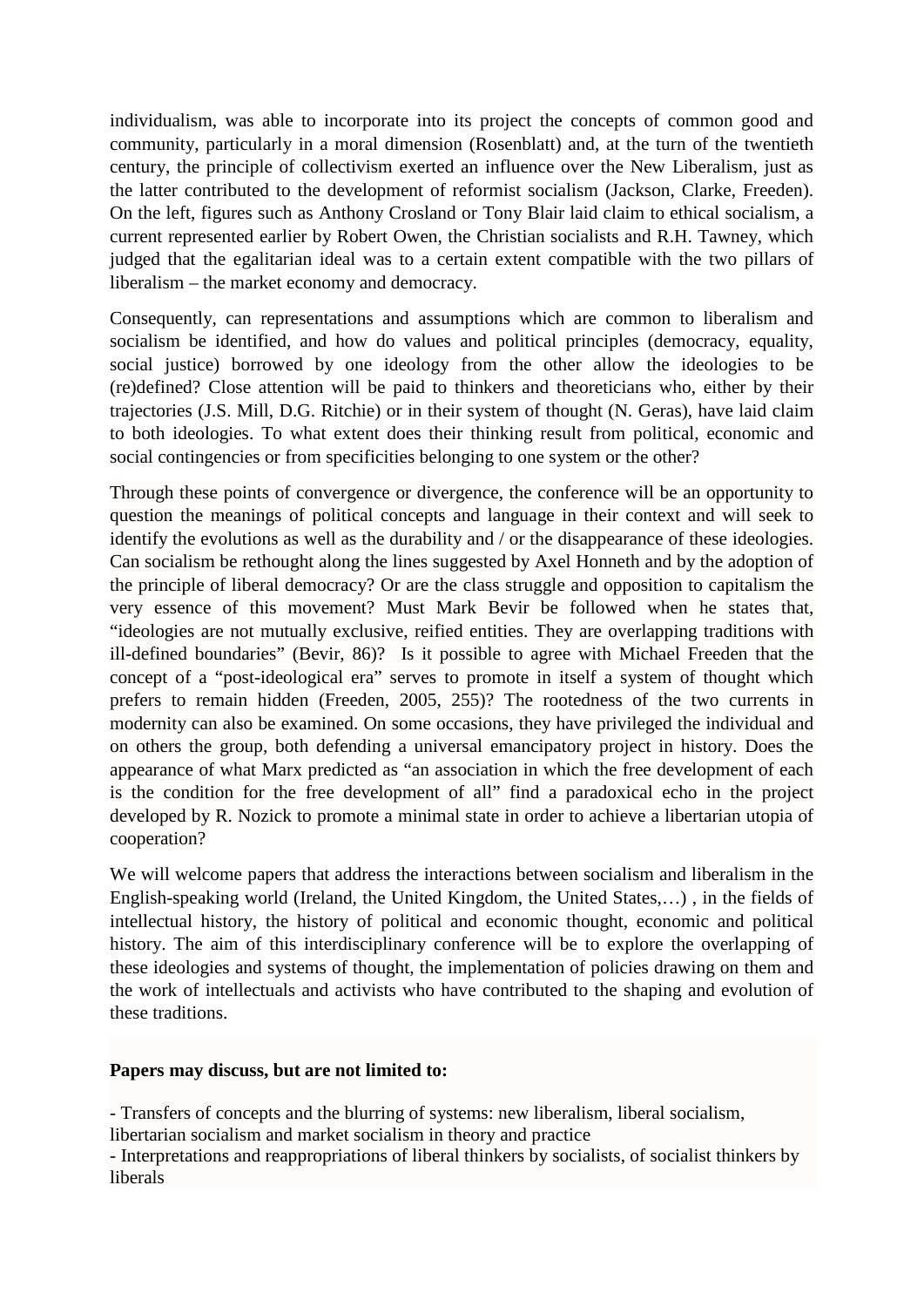- Philosophies of history common to the two ideologies

- Socialism, liberalism and the theories of value

- Methodological individualism and holism

- Socialism and liberalism faced with questions of identity and the influence of communitarians

- Liberal and socialist roots of working-class and radical movements: cooperatism, chartism, syndicalism, etc

- Questioning of the socialist-liberal divide by conservative, anarchist, populist trends

- Theoretical and practical overlapping between socialism and liberalism in times of crisis (environmental, health, economic, political…)

### **Organising committee**

Vanessa Boullet, Stéphane Guy, Peterson Nnajiofor, Ecem Okan, Jeremy Tranmer

### **Submissions**

Please send proposals (300 words maximum) and a short biography to [liberalism.socialism.conference@gmail.com](mailto:liberalism.socialism.conference@gmail.com) and [stephane.guy@univ-lorraine.fr](mailto:stephane.guy@univ-lorraine.fr) by  $10^{th}$  May 2021.

You will be notified by 30th May if your paper is accepted.

### **References**

- Bevir, Mark, *The Making of British Socialism*, Princeton, NJ, Princeton University Press, 2011
- Boldyrev, Ivan and Till Düppe (eds), *Economic Knowledge in Socialism, 1945-89, History of Political Economy (Annual Supplement to Volume 51)*, Durham, Duke University Press, 2019
- Castoriadis, Cornelius, *Le Contenu du Socialisme*, Paris, Éditions 10/18, 1979
- Clarke, Peter, *Liberals and Social-Democrats*, Cambridge, Cambridge University Press, 1978

Cohen, Gerald A., *Why Not Socialism?* Princeton, NJ, Princeton University Press, 2010

Engels, Friedrich & Karl Marx, *The Communist Manifesto* (1848), intr. Yanis Varoufakis, London, Penguin, 2018

Freeden, Michael, *The New Liberalism: An Ideology of Social Reform*, Oxford, OUP, 1978

*--------------------*- "Confronting the chimera of a 'post‐ideological' age ", *Critical Review of International Social and Political Philosophy* 8:2 (2005), 247-262

- Fukuyama, Francis, *The End of History and the Last Man* (1992), New York, Free Press, 2006
- Geras, Norman, *Marx and Human Nature: Refutation of a Legend*, London, Verso, 1983

Harvey, David. *A Brief History of Neoliberalism*, Oxford, Oxford University Press, 2007

- Hayek, Friedrich von, *The Road to Serfdom* (1944), London, Routledge, 2001
- Herbert Spencer, *The Man v. the State* (1884), Indianapolis, Ind. : Liberty Classics, 1981

Hobsbawm, Eric, *The Age of Empire, 1875 – 1914*, London, Weidenfeld and Nicolson, 1987

Honneth, Axel, *The Idea of Socialism* (2015), Cambridge, Polity Press, 2017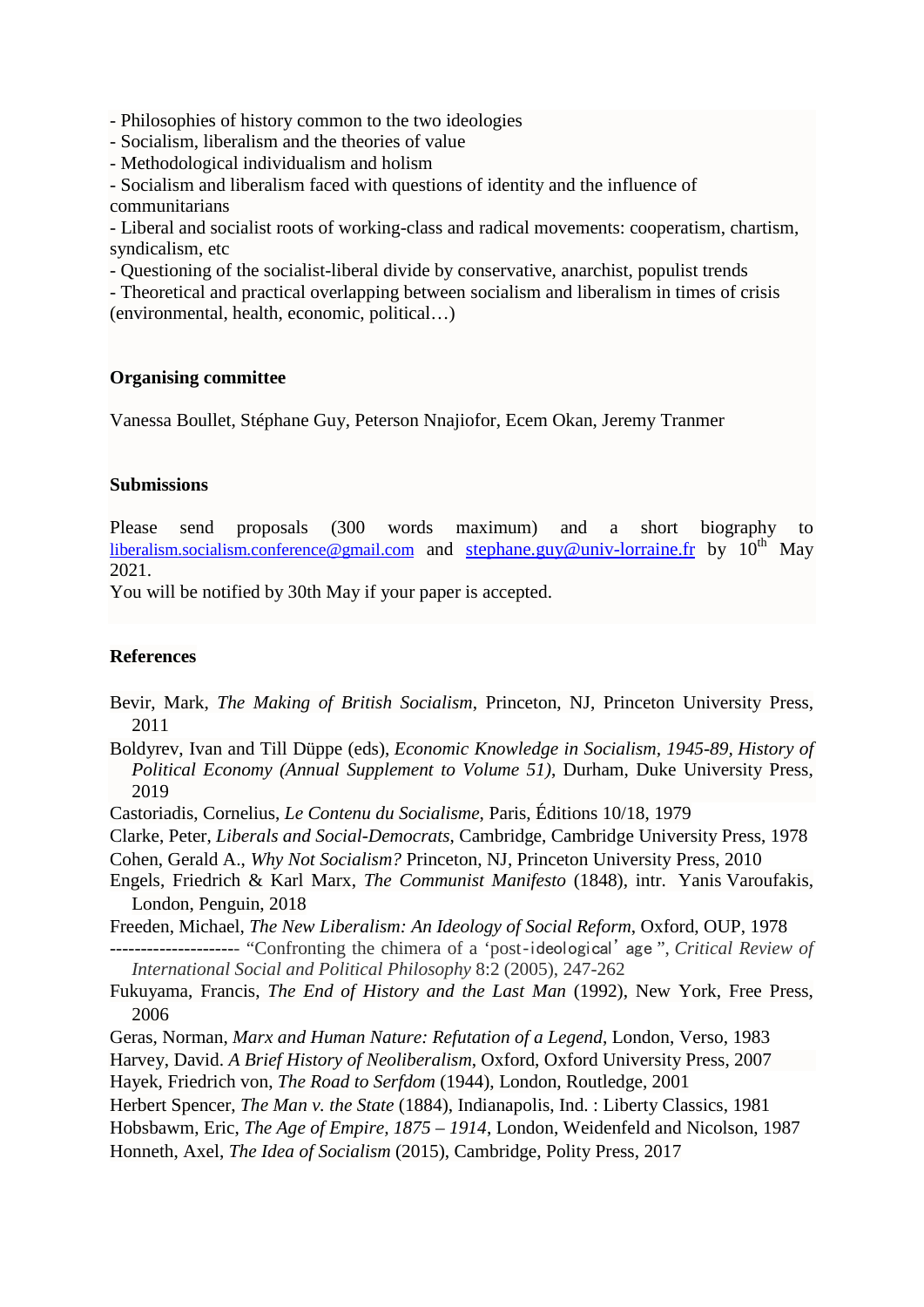Jackson, Ben and M. Stears (Eds.), *Liberalism as Ideology. Essays in Honour of Michael Freeden,* Oxford, Oxford University Press, 2012

Kolakowski, Leszek, *Modernity on Endless Trial*, Chicago, University of Chicago Press, 1990

Mill, John Stuart*, Principles of Political Economy, and Chapters on Socialism*. Ed. & intr. Jonathan Riley, Oxford, OUP, 2008

Nozick, Robert, *Anarchy, State and Utopia*, New York, Basic Books, 1974

Rosenblatt, Helena, *The Lost History of Liberalism: From Ancient Rome to the Twenty-First Century*, Princeton, NJ, Princeton University Press, 2018

Tomlinson, Jim, "The Limits of Tawney's Ethical Socialism: A Historical Perspective on the Labour Party and the Market", *Contemporary British History*, 16:4 (2010), pp. 1-16

Viner, Jacob, *Essays on the Intellectual History of Economics*, ed. D.A. Irwin, Princeton, NJ, Princeton University Press, 1991

## **Colloque international**

# **Université de Lorraine – Nancy (France)**

# **21-22 octobre 2021**

### **Libéralisme et/ou socialisme : tensions, échanges, convergences du 19e siècle à nos jours**

Si la chute du Mur de Berlin avait conduit Francis Fukuyama à prédire, en 1992, le triomphe de la démocratie libérale, les attentats de 2001, la crise de 2008, le Brexit ou encore la crise du Covid ont, depuis, fait resurgir les débats sur les relations entre l'Etat et l'individu, qu'il s'agisse de la représentation de celui-ci en démocratie ou de la répartition des richesses. Ces mutations remettent en question les frontières entre les systèmes de pensée politique et économique jusqu'alors perçus, peut-être à tort, comme distincts : la Chine prétend conjuguer socialisme et capitalisme, les Conservateurs britanniques au pouvoir, comme d'autres gouvernements pourtant acquis à l'économie de marché, recourent massivement aux dépenses publiques pour endiguer la crise sanitaire. Si elle n'acquiert pas toujours le nombre de voix requis pour exercer le pouvoir, la gauche montre une vigueur qui dément la thèse de son effondrement mais elle laisse apparaître des lignes de fracture à propos des réformes sociétales, du rôle de l'Etat face à la mondialisation ou du multiculturalisme. Les principes d'émancipation et de droits individuels ancrés dans la modernité et les Lumières font euxmêmes l'objet de critiques, perceptibles avec la montée des populismes et du conservatisme ou encore, avec l'affirmation du holisme comme fondement de la politique.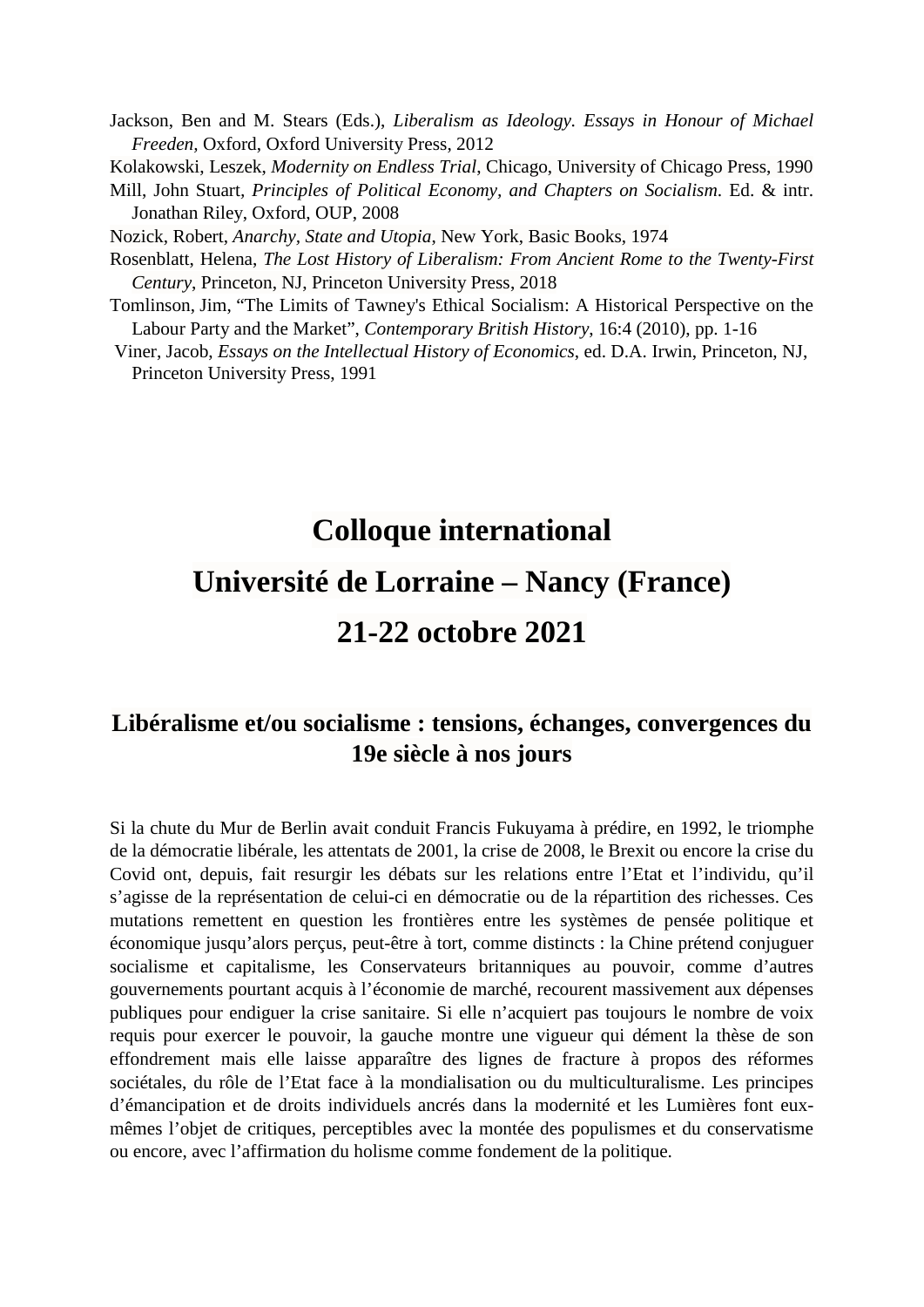A la lumière de ces évolutions, ce colloque se propose de réévaluer les rapports entre deux idéologies majeures qui semblent aujourd'hui contestées, le libéralisme et le socialisme, en explorant leurs formes et leur développement depuis leur essor au 19è siècle jusqu'à nos jours.

Le socialisme se voulant une critique du libéralisme économique, ces deux systèmes de pensée se sont partiellement construits en opposition l'un à l'autre, l'extension de l'Etat étant invoquée comme vecteur tantôt d'émancipation d'une classe opprimée (Marx), tantôt s'asservissement des individus (Hayek). La rhétorique antisocialiste a ainsi constitué une plateforme pour des figures du libéralisme économique telles que Herbert Spencer au 19è siècle ou Margaret Thatcher au 20è. A l'inverse, des théoriciens ou des militants de gauche ont pu trouver dans la critique du capitalisme un socle rassemblant des courants divers et potentiellement divergents - syndicalistes, sociaux-démocrates, coopérateurs ou marxistes. Un premier axe d'étude portera sur la manière dont le socialisme et le libéralisme recourent l'un à l'autre pour se définir en tant qu'idéologies. Dans quelle mesure puisent-ils leur identité dans la représentation et dans la critique qu'en formulent leurs adversaires respectifs ? En quoi la polarisation des débats sert-elle la mobilisation politique et le militantisme ?

La question de la propriété privée laisse par ailleurs apparaître des lignes de convergence entre ces deux systèmes de pensée et visions du monde. Non réductible à l'individualisme rationaliste, la tradition libérale a pu incorporer les concepts de bien commun et de communauté dans son projet, notamment dans une dimension morale (Rosenblatt), et, notamment au tournant du 20è siècle, le principe collectiviste a pu exercer une influence sur le nouveau libéralisme autant que celui-ci a contribué au développement du socialisme réformateur. (Jackson, Clarke, Freeden). A gauche, des figures telles que A. Crosland ou Tony Blair se sont réclamées du socialisme éthique, courant représenté plus tôt par Robert Owen, les socialistes chrétiens ou encore R. H. Tawney et jugeant l'idéal égalitaire à un certain point compatible avec les piliers du libéralisme que sont l'économie de marché et la démocratie.

On se demandera donc si des représentations et des présupposés communs au libéralisme et au socialisme peuvent être identifiés, et en quoi les emprunts de telle ou telle valeur ou de tel ou tel principe politique (démocratie, égalité, justice sociale) permettent une (re)définition des idéologies. Une attention particulière sera portée aux penseurs et aux théoriciens politiques qui, soit par leur trajectoire (J. S. Mill, D. G. Ritchie), soit dans leur système de pensée (N. Geras), ont revendiqué l'une et l'autre idéologie. Dans quelle mesure leur réflexion résulte-telle de contingences politiques, économiques, sociales, ou bien des spécificités de l'un ou l'autre système ?

Au travers de ces points de contact ou de rupture, ce colloque interrogera les significations des concepts et des langages politiques dans leur contexte pour chercher à identifier les évolutions, la pérennité et/ou la disparition de ces idéologies. Peut-on repenser le socialisme selon les lignes invoquées par Axel Honneth et en adoptant le principe de la démocratie libérale ? Ou bien la lutte des classes et l'opposition au capitalisme constituent-elles l'essence de ce mouvement ? Doit-on suivre Mark Bevir lorsqu'il affirme : « ideologies are not mutually exclusive, reified entities. They are overlapping traditions with ill-defined boundaries » (Bevir, 86), ou bien soutenir, avec Michael Freeden, que le concept d'« époque post-idéologique » sert à promouvoir, en lui-même, un système de pensée qui ne dit pas son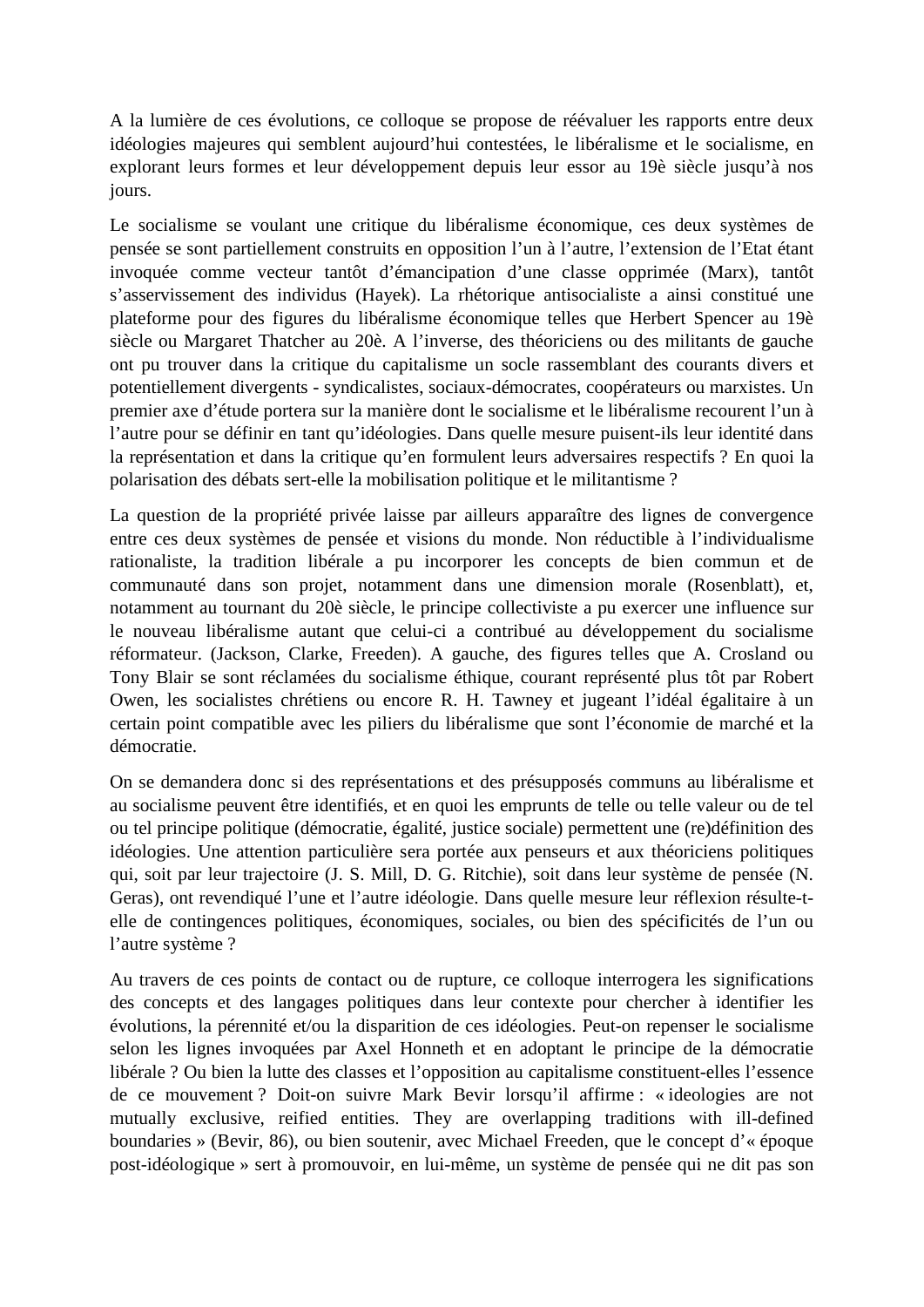nom (Freeden, 2005, 255) ? On pourra aussi interroger l'enracinement de ces deux courants dans la modernité, qui, s'ils privilégient tantôt l'individu, tantôt le groupe, revendiquent un même projet universel d'émancipation dans l'histoire. L'avènement que prédit Marx d'« une association où le libre développement de chacun est la condition du libre développement de tous » ne trouve-t-il pas un écho paradoxal dans le projet formulé par R. Nozick de promouvoir un Etat minimal pour atteindre une utopie libertarienne de coopération ?

Les communications porteront notamment sur les interactions entre socialisme et libéralisme dans l'aire anglophone (Etats-Unis, Irlande, Royaume-Uni…) et relèveront de l'histoire intellectuelle, de l'histoire de la pensée politique et économique, ou encore de l'histoire économique et politique. L'objectif de ce colloque interdisciplinaire sera d'explorer les chevauchements entre ces idéologies ou systèmes de pensée, la mise en œuvre de politiques qui s'en réclament et la contribution d'intellectuels ou d'activistes qui ont contribué au façonnement et à l'évolution de ces traditions.

### **Les contributions pourront porter sur les thématiques suivantes (liste non exhaustive) :**

- Transferts des concepts et porosité des systèmes comme théories et comme pratiques : nouveau libéralisme, socialisme libéral, socialisme libertaire, socialisme de marché,….

- Interprétations et récupération des penseurs libéraux par les socialistes, des penseurs socialistes par les libéraux
- Les philosophies de l'histoire communes aux deux idéologies
- Socialisme et libéralisme au défi des théories de la valeur
- Individualisme et holisme méthodologiques
- Socialisme et libéralisme face aux questions identitaires et l'influence des communautariens

- Racines libérales/socialistes des mouvements ouvriers et radicaux :

coopératisme, chartisme, syndicalisme,…

- Socialisme et libéralisme face à l'environnement
- La remise en cause du clivage socialisme/libéralisme par courants conservateurs,

anarchistes, populistes

- Interactions théoriques et pratiques entre socialisme et libéralisme suscitées par les crises (écologique, sanitaire, politique, économique…)

### **Comité d'organisation**

Vanessa Boullet, Stéphane Guy, Peterson Nnajiofor, Ecem Okan, Jeremy Tranmer

### **Envoi des propositions de communication**

Merci de transmettre les propositions de communication (300 mots maximum) en français ou en anglais ainsi qu'une courte notice biographique à [liberalism.socialism.conference@gmail.com](mailto:liberalism.socialism.conference@gmail.com) et [stephane.guy@univ-lorraine.fr](mailto:stephane.guy@univ-lorraine.fr) avant le 10 mai 2021.

La décision du comité vous sera communiquée le 30 mai 2021.

### **Repères bibliographiques**